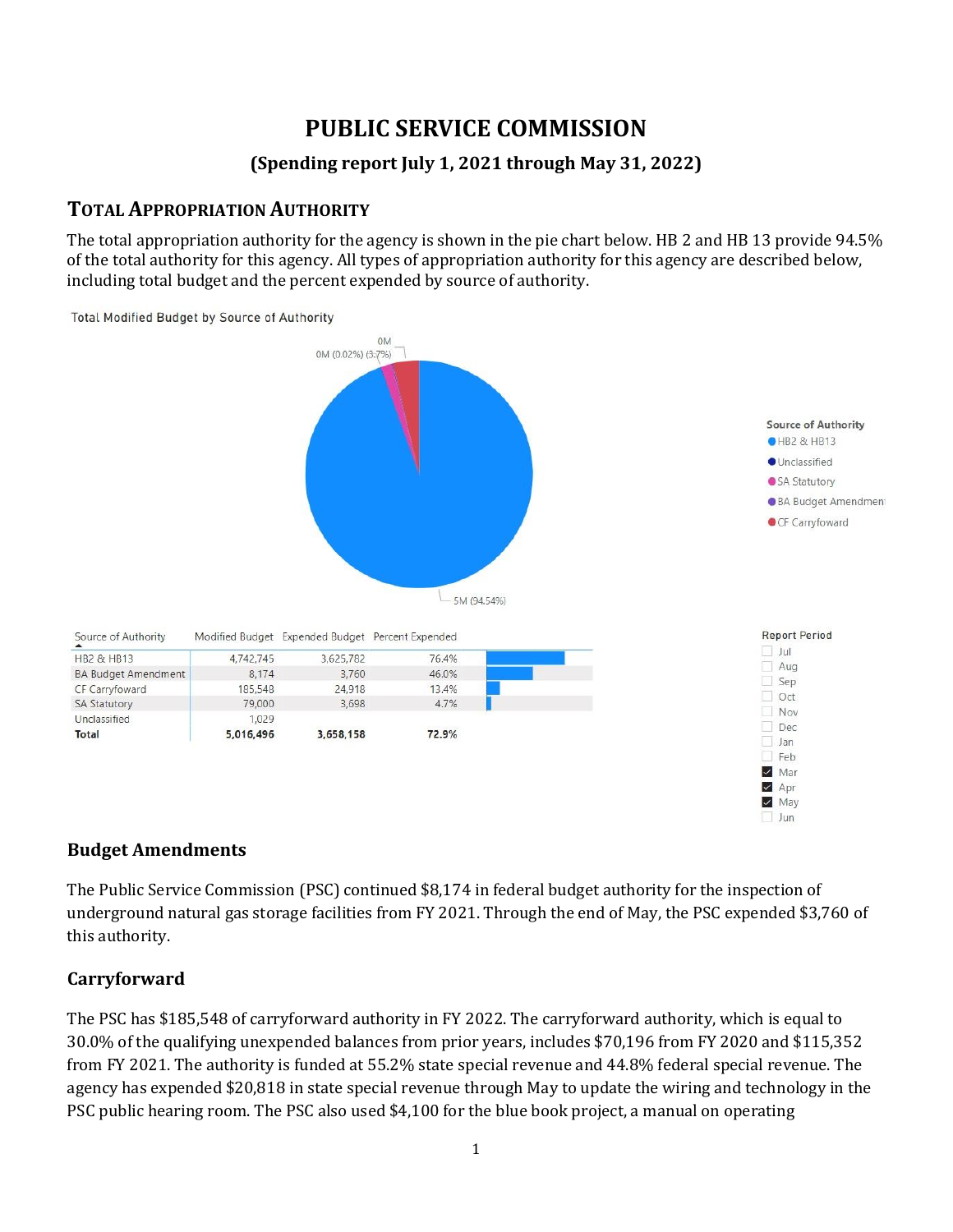procedures. The PSC has not allocated spending from the federal special revenue authority carried forward from the natural gas safety program.

### **Statutory Appropriations**

The statutory appropriation (SA) from the performance assurance account, as provided in 69-3-870, MCA, is expended by the PSC in carrying out its responsibilities to administer, audit, and oversee the performance assurance of Qwest. In FY 2022, the budget was established at \$79,000 and through May the agency expended \$3,698, or 4.7%, of the appropriation on work related to changes in agreements requested by the relevant company, Qwest. According to the PSC, this SA is no longer necessary, and the agency will request a statutory amendment in the 2023 Legislative Session to eliminate it.

## **Unclassified**

Per 39-71-403(1)(b)(iv), MCA, when workers' compensation premiums are lower than the previous year, state agencies shall reduce personal services appropriations by the amount of the premium reduction. To track the changes in appropriation authority, total appropriations are not reduced, instead the Governor's Office of Budget and Program Planning (OBPP) requires state agencies to:

- Reduce HB 2, statutory, and proprietary appropriations
- Create a separate offsetting entry on the financial statements in the same amount using an identifying number for workers' compensation entries (shown in the Total Authority figure above as "Unclassified")

The offsetting entries are identified as "frozen" appropriations, which means the appropriations will not be spent unless authorized by OBPP. The PSC personal services budget was reduced by \$1,029 and has an offsetting unclassified appropriation of a like amount.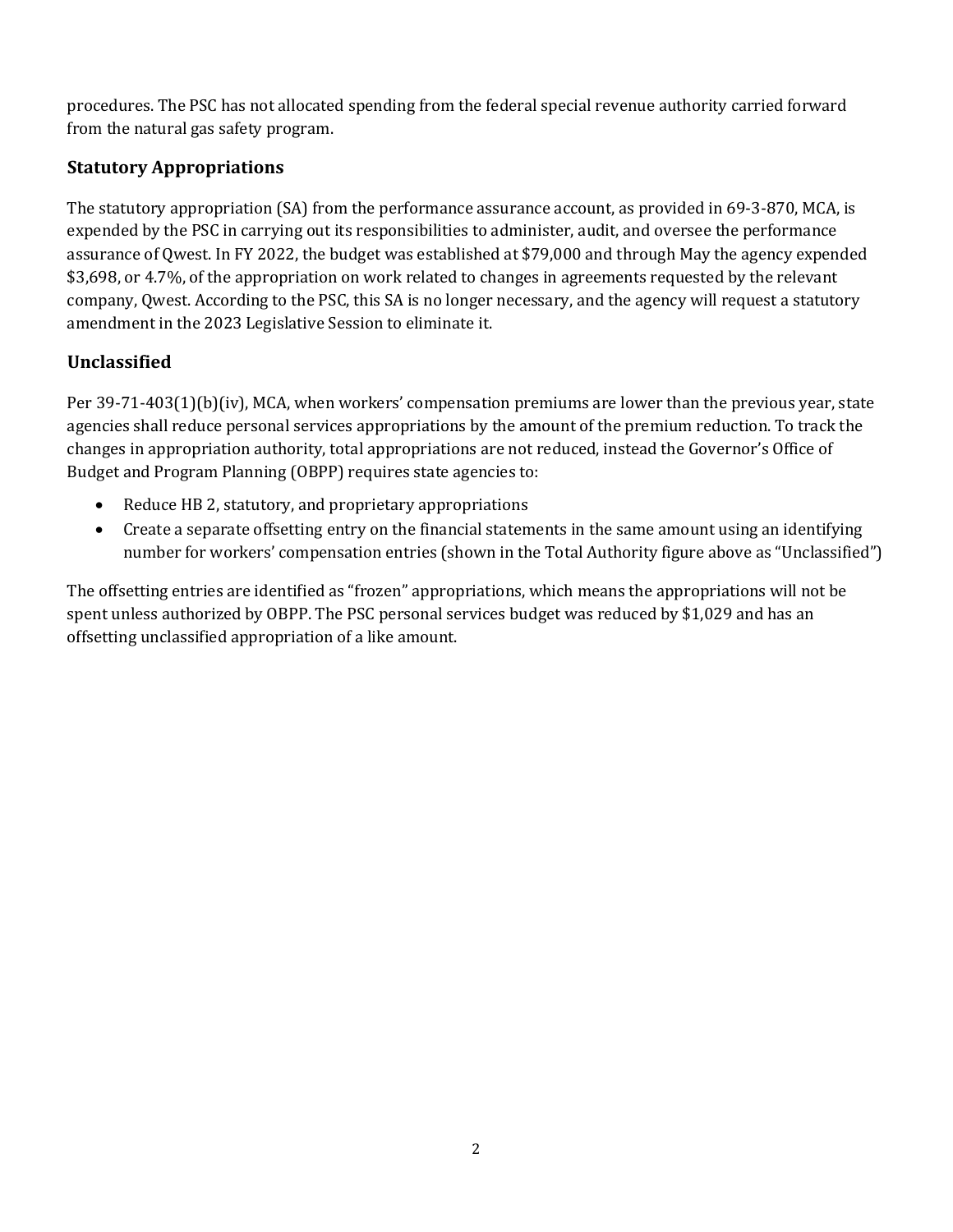## **HB 2 BUDGET MODIFICATIONS**

The following chart shows the HB 2 budget as passed by the legislature, including the pay plan, and the HB 2 modified budget through May 31, 2022. Net modifications to the budget include operating plan changes from one expenditure account to another, program transfers, reorganizations, and agency transfers of authority. The positive modifications and negative modifications are shown by program, expenditure account, and fund type.

| <b>Agency Name</b>                             | March Modified<br>Budget | June Modified<br>Budget | <b>Net Modifications</b> |  |
|------------------------------------------------|--------------------------|-------------------------|--------------------------|--|
| <b>□ Public Service Regulation</b>             | 4,743,774                | 4,742,745               | $-1,029$                 |  |
| PUBLIC SERVICE REGULATION PROG                 | 4,743,774                | 4,742,745               | $-1,029$                 |  |
| Total                                          | 4,743,774                | 4,742,745               | $-1,029$                 |  |
| Acct & Lvl 1 DESC                              | March Modified<br>Budget | June Modified<br>Budget | Net Modifications        |  |
| 61000 Personal Services<br>$\left  - \right $  | 3,485,749                | 3,484,720               | $-1,029$                 |  |
| 62000 Operating Expenses<br>$\left  + \right $ | 1,251,945                | 1,111,969               | $-139,976$               |  |
| 69000 Debt Service<br>曱                        | 6,080                    | 146,056                 | 139,976                  |  |
| Fund Type                                      | March Modified<br>Budget | June Modified<br>Budget | Net Modifications        |  |
|                                                |                          |                         |                          |  |
| 02 State/Other Spec Rev<br>$+$                 | 4,470,083                | 4,469,091               | $-992$                   |  |

The figure above highlights modifications to the HB 2 budget that have occurred between March and May 2022. These modifications are then added to the modified budget that was presented at the March Interim Budget Committee (IBC) meeting.

The PSC made the following modifications to the HB 2 budget:

- A reduction of \$1,029 from the personal services budget for reductions in workers' compensation insurance, funded 96.4% state special revenue and 3.6% federal special revenue
- The addition of 1.00 in FY 2022 and 2.00 in FY 2023 modified FTE, a legal student, and an administrative specialist, to be funded within the agency personal services budget
- Moved \$139,976 from operating expenses to debt services due to accounting requirements for the building lease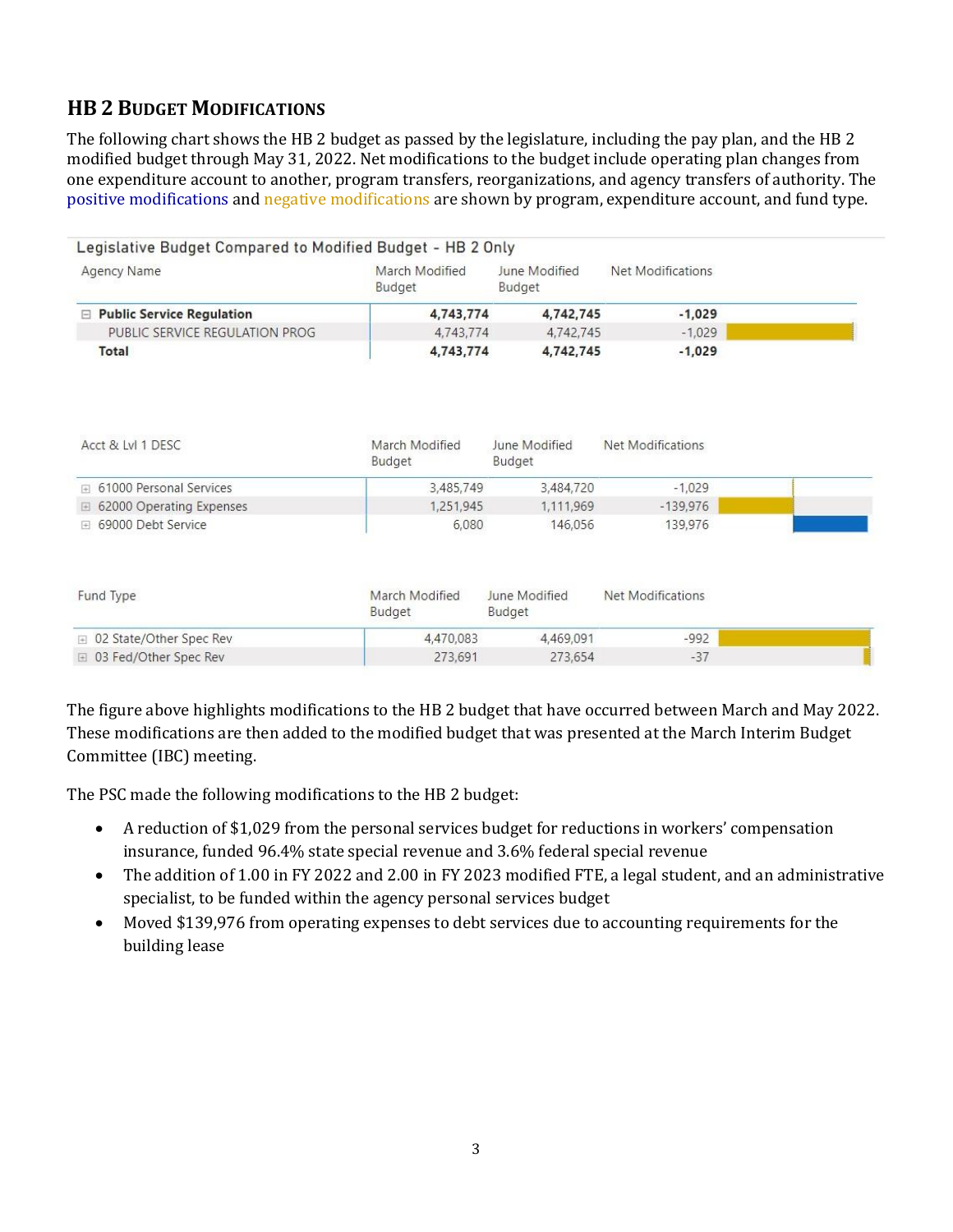## **HB 2 APPROPRIATION AUTHORITY**

The following chart shows the appropriated budget for the agency compared to expenditures through May 31, 2022.



Expended Budget and Remaining Budget by Fund Type - HB 2 Only

Through May, the PSC expended \$3.6 million, or 76.4%, of the modified HB 2 budget. The figure at the top of this page explains the HB 2 funding. In FY 2022, the PSC's budget is funded with 94.2% state special revenues and 5.8% federal special revenues. State special revenues in the PSC budget are generated through utility fees deposited in the PSC account and account for 97.2% of the spending. Federal funding in the PSC HB 2 budget supports the natural gas pipeline safety program and account for 2.2% of spending. Costs are charged to the federal grant twice a year after an internal reconciliation. The charges for the second half of calendar year 2021 were reimbursed in April and were allocated in early May.

FY 2022 HB 2 spending in the agency, at 76.4% of the modified budget, is lower than the 81.5% average of the previous five years, but is 6.8% higher compared to FY 2021. In comparison to FY 2021, there has been a nominal increase of \$60,085, or 2.1%, in personal service costs. While operating expenses were 5.3% higher in FY 2022 than FY 2021, as a proportion of the budget the expenses were 11.6% lower.

Some specific details on FY 2022 PSC expenditures include:

• \$2,224 from the one-time-only (OTO) appropriation of \$100,000 for a hearing examiner which was restricted to be contracted with the Department of Justice (DOJ)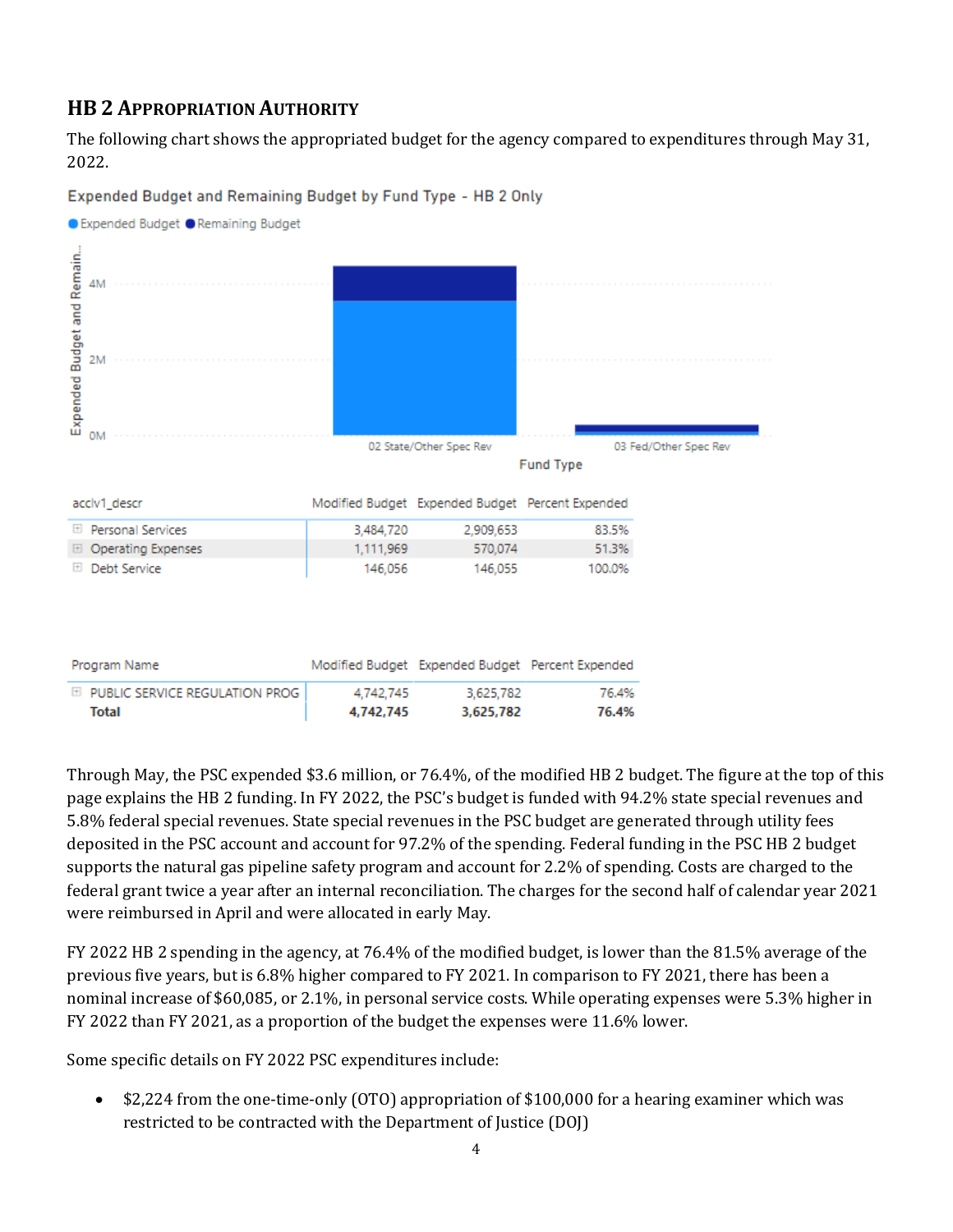- o The PSC has referred one case to the DOJ that was assigned in September 2021 and completed in May 2022. The agency does not expect to refer any additional matters to a hearing examiner prior to the end of FY 2022
- o Some "tracker" dockets (where utilities are allowed to increase rates for variable costs that are out of their control) may be referred to the DOJ once filed by the PSC (in FY 2023)
- \$61,770 of expenditures from the OTO appropriations totaling \$416,701 for software initial and fixed costs
	- $\circ$  The PSC contracted with a project manager/software analyst (PMSA) at the beginning of November and completed phase 1 of the project in January 2022
	- o As of May 1, 2022, phase 2 was 50.0% complete
	- $\circ$  For more information see the Information Technology Project Expenditures section of this report

#### **Personal Services**

The following chart shows the filled and vacant FTE within the agency as of May 1, 2022.



In FY 2022, the PSC is budgeted for 36.00 FTE, an increase of 1.00 FTE over the budgeted FTE in FY 2021. Total positions include the 5.00 FTE for the public service commissioners that are excluded from the figure above. Of the 31.00 FTE shown above, the PSC had 28.00 FTE positions filled with 3.00 positions vacant on May 1. The vacancies at the PSC represent 9.7% of the budgeted FTE and the positions include:

- One rate analyst (offer pending)
- One lawyer (offer pending)
- One regulatory compliance specialist (filled)

### **Next Steps for Personal Services Reporting**

As mentioned in the March report, the LFD will begin the process of a more comprehensive look at personal services this summer. The LFD will compare two executive "snapshots" -- July 2020 and July 2022. The analysis will identify adjustments adopted by the legislature in 2021 and modifications made by the agencies, within the confines of budget law.